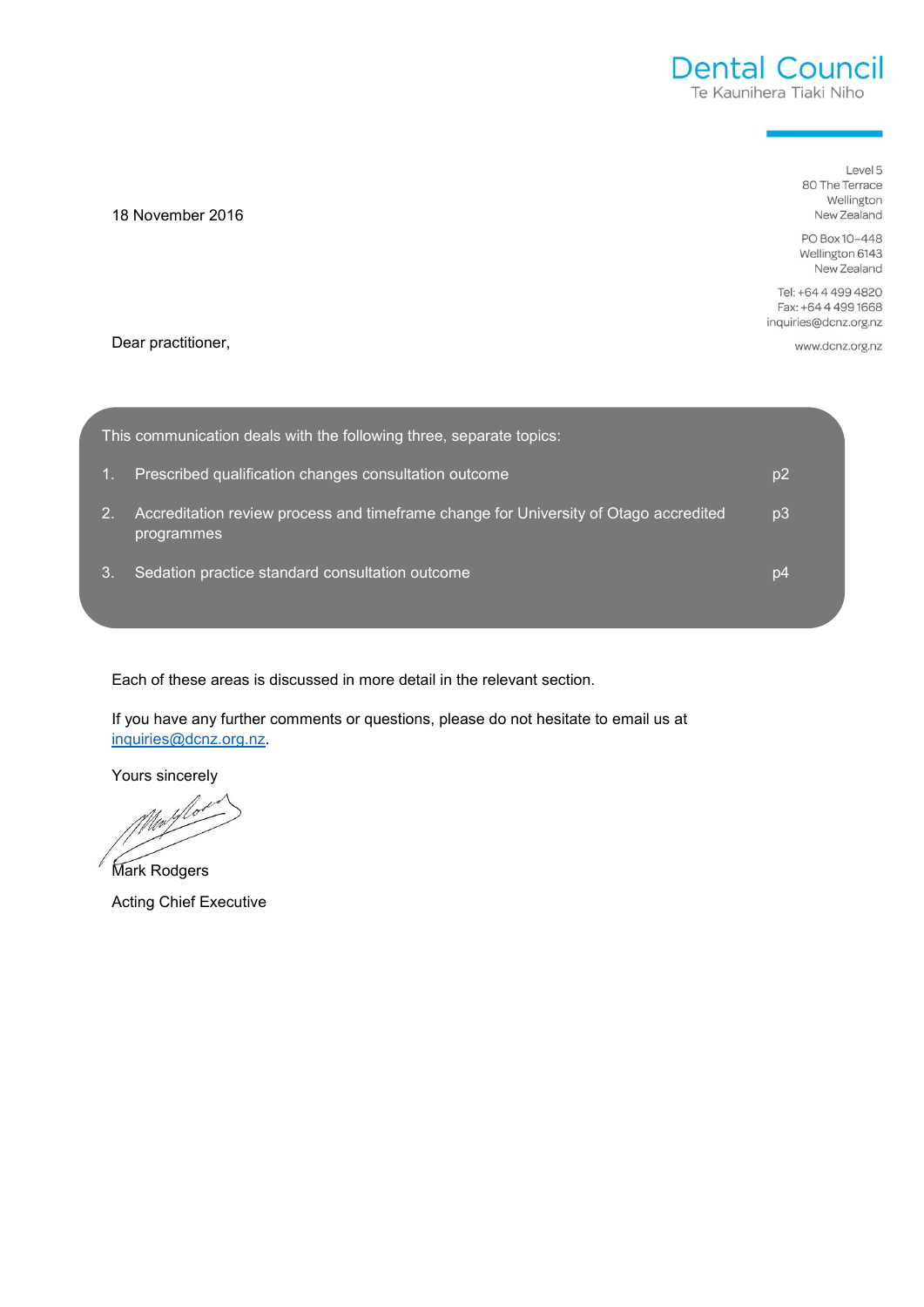# 1. Prescribed qualification changes consultation outcome

The Council consulted with stakeholders [on the proposed changes to prescribed qualifications](http://dcnz.org.nz/assets/Uploads/Consultations/2016/Consultation-document-oral-surgery-oral-pathology-DBA-changesJul16.pdf) between July–September 2016. Five submissions were received in response to the consultation.

The Council noted that the majority of submitters supported the proposals, with one submitter expressing concern about the Dental Board of Australia (DBA) approved programme of study for registration as an oral and maxillofacial surgeon in Australia. It was considered that this specific concern was outside of the ambit of the Council and the consultation, as it relates to a DBA decision on an approved programme of study.

Consequently, the Council agreed to gazette:

- The University of Otago DClinDent (oral surgery) programme as a prescribed qualification for the oral surgery scope of practice
- The Royal College of Pathologists of Australasia Fellowship in Oral and Maxillofacial Pathology programme as a prescribed qualification for the oral pathology scope of practice
- The changes to the description of the Australian prescribed qualifications, as consulted.

The gazette notice is scheduled to be published on 24 November 2016. A copy of the final notice is included as *Attachment 1*.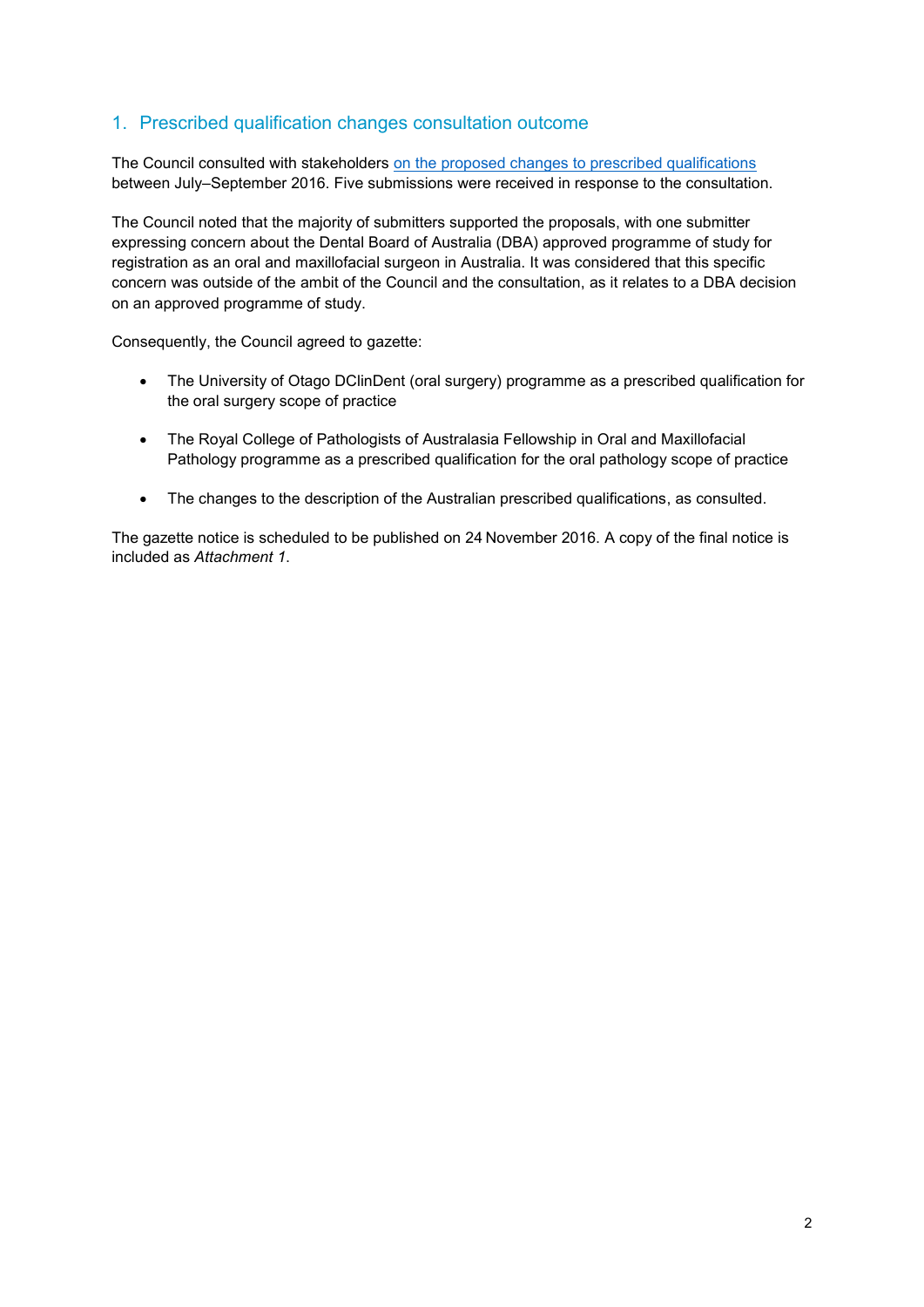# 2. Accreditation review process and timeframe change for University of Otago accredited programmes

The University of Otago Faculty of Dentistry requested the Council to revisit the accreditation process and review-schedule of its accredited programmes. At the moment the Faculty is undergoing an accreditation review almost every year, of one or a small group of their programmes. Four visits are conducted over a five year cycle.

After modelling different options and various discussions with the Faculty, the Council has agreed to revise the accreditation process for the University of Otago accredited programmes, by dividing the programme reviews into two groups—undergraduate and postgraduate programmes.

The reviews will be based on the Australian Dental Council/Dental Council (NZ) accreditation committee specialist review process. This involves a core site evaluation team that reviews all the "generic" accreditation standards and criteria relevant across all programmes. The programmespecific accreditation standards and criteria are then reviewed in parallel, by the site evaluation team chair and deputy chair and a peer(s) from the respective profession under review.

This amended review process will rationalise resources from both the Council staff and the Faculty's perspectives.

Even though the process has changed, it is important to note that the programmes will still be required to meet the same accreditation standards.

The postgraduate review is scheduled for 2018, with the undergraduate review the next year. This will allow for the Faculty's new facilities to be completed and inspected as part of the reviews.

The Council has updated the accreditation periods of the programmes to align with these new review dates. A list of all New Zealand-accredited programmes and their accreditation periods is available on the [Council's website](http://dcnz.org.nz/assets/Uploads/Accreditation-standards/Accreditation-Status-of-NZ-Oral-Health-Qualification-Programmes.pdf).

To support the extension of some of the accreditation periods by a year or two, the Council has strengthened its monitoring of the University of Otago accredited programmes. The Faculty reports to the Council annually through its annual reports. The annual report template has recently been updated requiring more detailed data on student numbers and progression; staffing levels and expertise; and clinical experiences by students, broken down into number of hours exposure to simulation, and as observer or clinical operator.

To manage the increased risk to the educational delivery of programmes during the building project, the Faculty has also been asked to submit a quarterly building report, supported by regular meetings with the Council, through the lifespan of the project.

The Council has the ability to, at any point, initiate closer monitoring or a programme-specific review in response to a concern or risk it considers significant.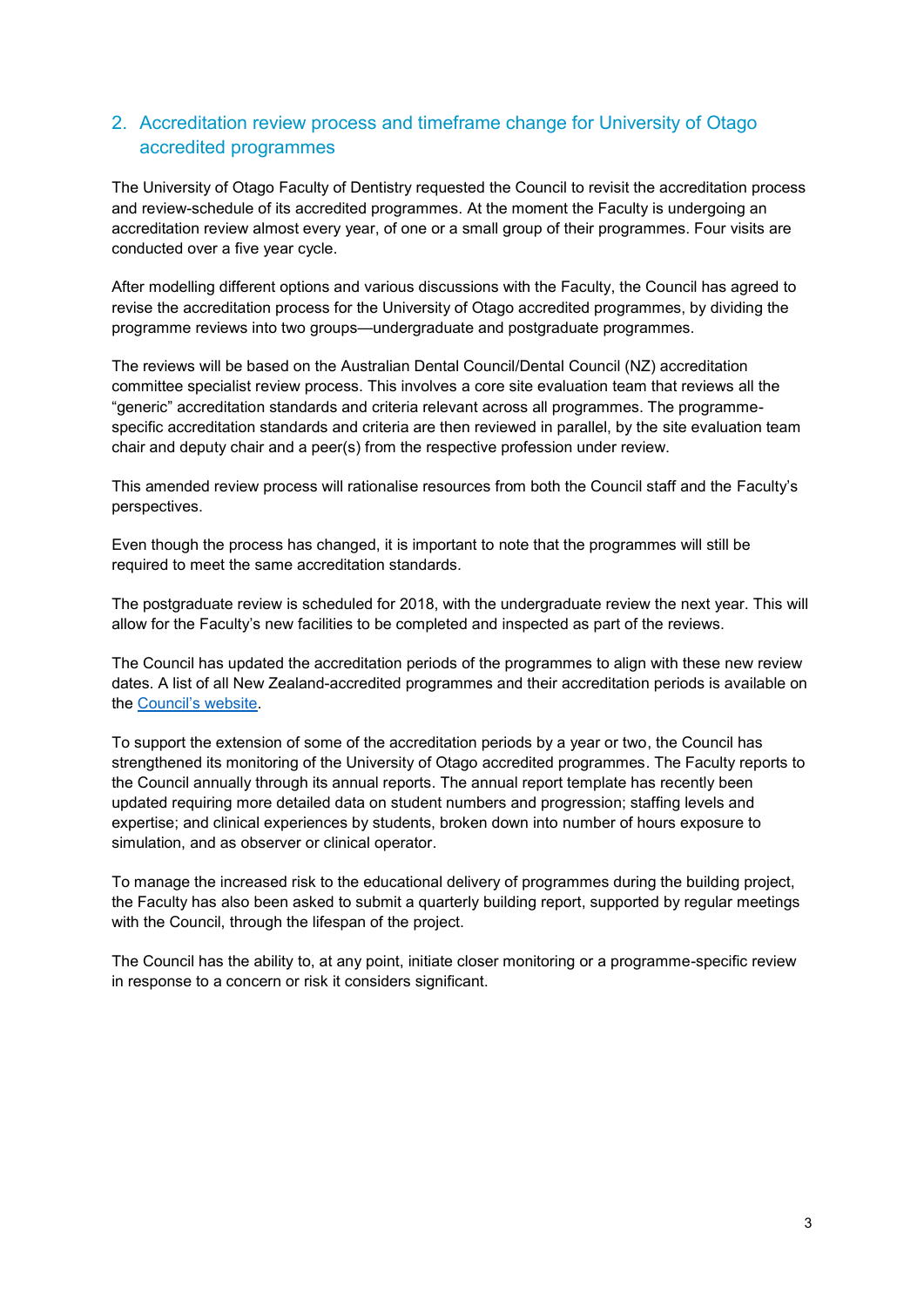## 3. Sedation practice standard consultation outcome

The Council has consulted with its stakeholders on a [draft sedation practice standard](http://dcnz.org.nz/resources-and-publications/publications/closed-consultations/) during the July-September 2016 period.

A total of 25 submissions were received. Thank you to all the stakeholders that informed the development of the draft practice standard, and those that engaged in the consultation process, for generously sharing their views, expertise and for their time commitment.

The following proposals received majority support:

- The formal education and training requirements to provide sedation and monitor-only sedated patients, and the associated competencies
- To incorporate scenario training relevant to sedation-related complications into the resuscitation training for practitioners providing sedation.

The proposals that elicited the most responses related to the composition of the sedation team, in particular for moderate sedation; the proposed advanced resuscitation training level; and not mandating the use of capnography as part of the monitoring of sedated patients.

As a result of submission feedback some changes were made to the draft practice standard, most significantly to the membership of the clinical team for sedation and the use of capnography—as related to an intended level of moderate sedation.

The Council finalised the sedation practice standard at its October 2016 meeting—the final version is attached (*Attachment 2*).

The updated sedation practice standard will come into effect on **1 April 2017, with the exception of the following two provisions that come into effect on 1 October 2019:**

- The requirement to use capnography for monitoring of a patient sedated to an intended level of moderate sedation (standard 10).
- The education and training requirements, including scenario training relevant to sedationrelated complications in the resuscitation training (part III).

This will allow practitioners time to familiarise themselves with the new obligations and to make changes, where necessary, to meet the new standards. It will also allow training providers the opportunity to develop the new monitor-only courses and training scenarios for sedation-related complications, as part of the resuscitation training.

**The current** *[Conscious sedation for dental procedures](http://dcnz.org.nz/assets/Uploads/Practice-standards/Dentistry/Conscious-sedation.pdf)* **practice standard remains in place until the updated practice standard comes into effect on 1 April 2017, and the current training requirements remain in place until 1 October 2019.**

This includes the existing training requirement to provide IV sedation, and the resuscitation training requirements, as described in the Council's current [conscious sedation](http://dcnz.org.nz/assets/Uploads/Practice-standards/Dentistry/Conscious-sedation.pdf) and [medical emergencies](http://dcnz.org.nz/assets/Uploads/Practice-standards/Medical-Emergencies.pdf) practice standards.

The next table highlights some of the key changes in practitioners' obligations from the current requirements in the area of sedation, along with the rationale for the new obligations. This is not a comprehensive list of changes and practitioners must familiarise themselves with the updated sedation practice standard to ensure that they are fully aware of the standards they must meet, and of the guidance offered to assist practitioners to meet the standards.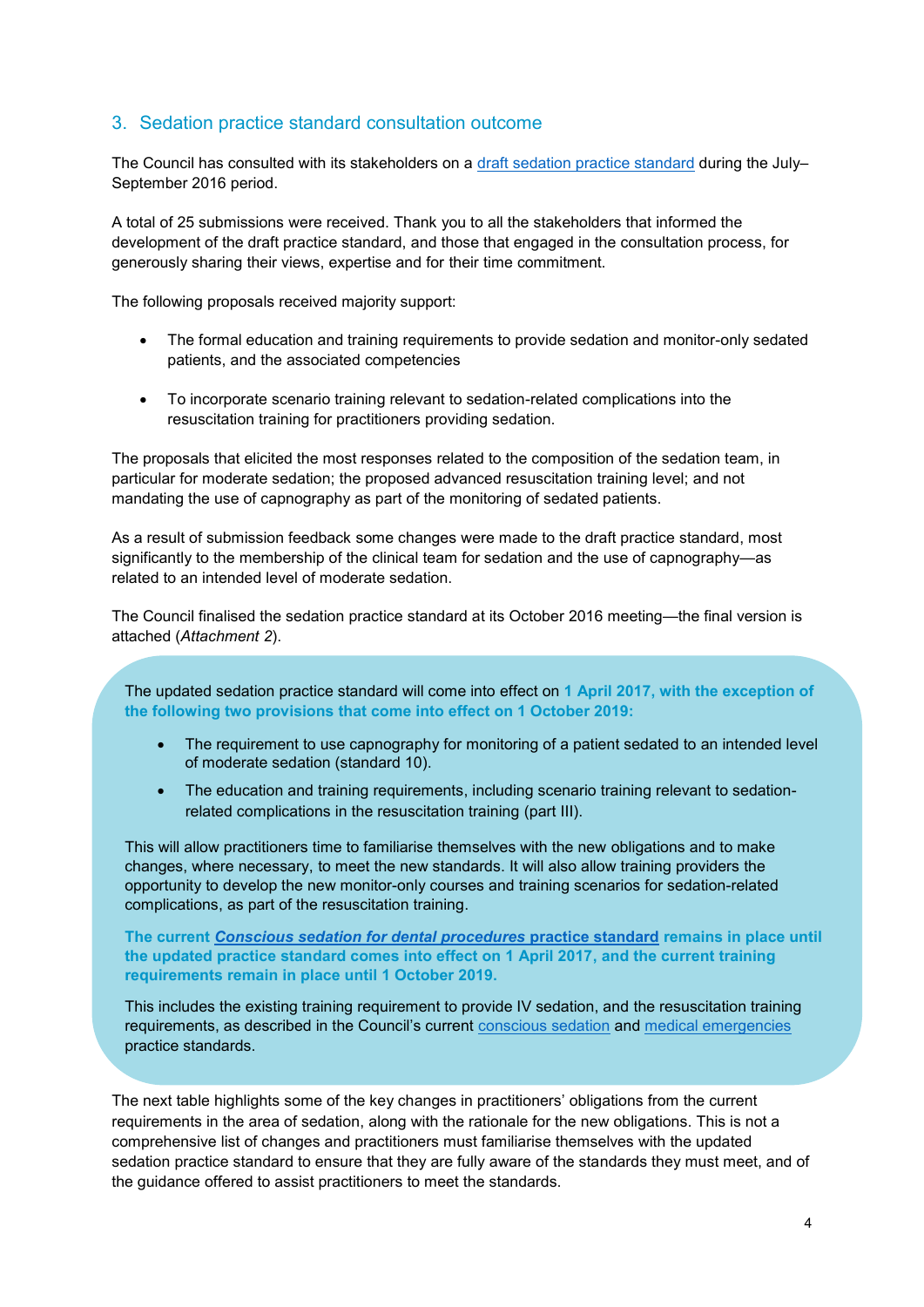The key areas of change between the existing practice standard and the updated practice standard are:

## **Current New Service Current Act 2018**

Clearly identifiable *Standards* that practitioners must meet.

*Guidance* which describes the actions and behaviour that enable practitioners to meet the minimum standards. If a practitioner does not follow the guidance, they must be able to demonstrate to the Council that they meet the standards.

The practice standard applies to all oral health practitioners who practise as part of the clinical

The practice standard applies to dentists and dental specialists who provide sedation.

*Must* and *Should* statements differentiating mandatory obligations and recommendations, respectively.

No comment on the use of oral sedation. The practice standard states:

"Oral sedation should only be used for an intended level of oral sedation".

#### *Rationale*

team for sedation.

The ease of administration of a sedative does not necessarily reflect the degree of safety associated with it. Techniques that do not allow the drug to be titrated to effect, for example, the oral administration of sedative drugs, can result in a less predictable response than when a drug is administered intravenously or via inhalation.

#### Membership of the clinical team for sedation

The operator may provide sedation and is responsible for the care of the patient. In this case, an assistant who is appropriately trained in observation and monitoring of sedated patients, and resuscitation, is required to be present during the procedure and recovery period —to assist in monitoring the patient's level of consciousness and cardio-respiratory function.

Introduction of specified requirements for sedation team members, based on the intended level of sedation (minimal or moderate). Various acceptable scenarios are given on pages 16 and 17 of the sedation practice standard.

For an intended level of minimal sedation a two member team is required.

For an intended level of moderate sedation a three member team is required. A minimum of two team members must be present in the treatment area throughout the sedation period in which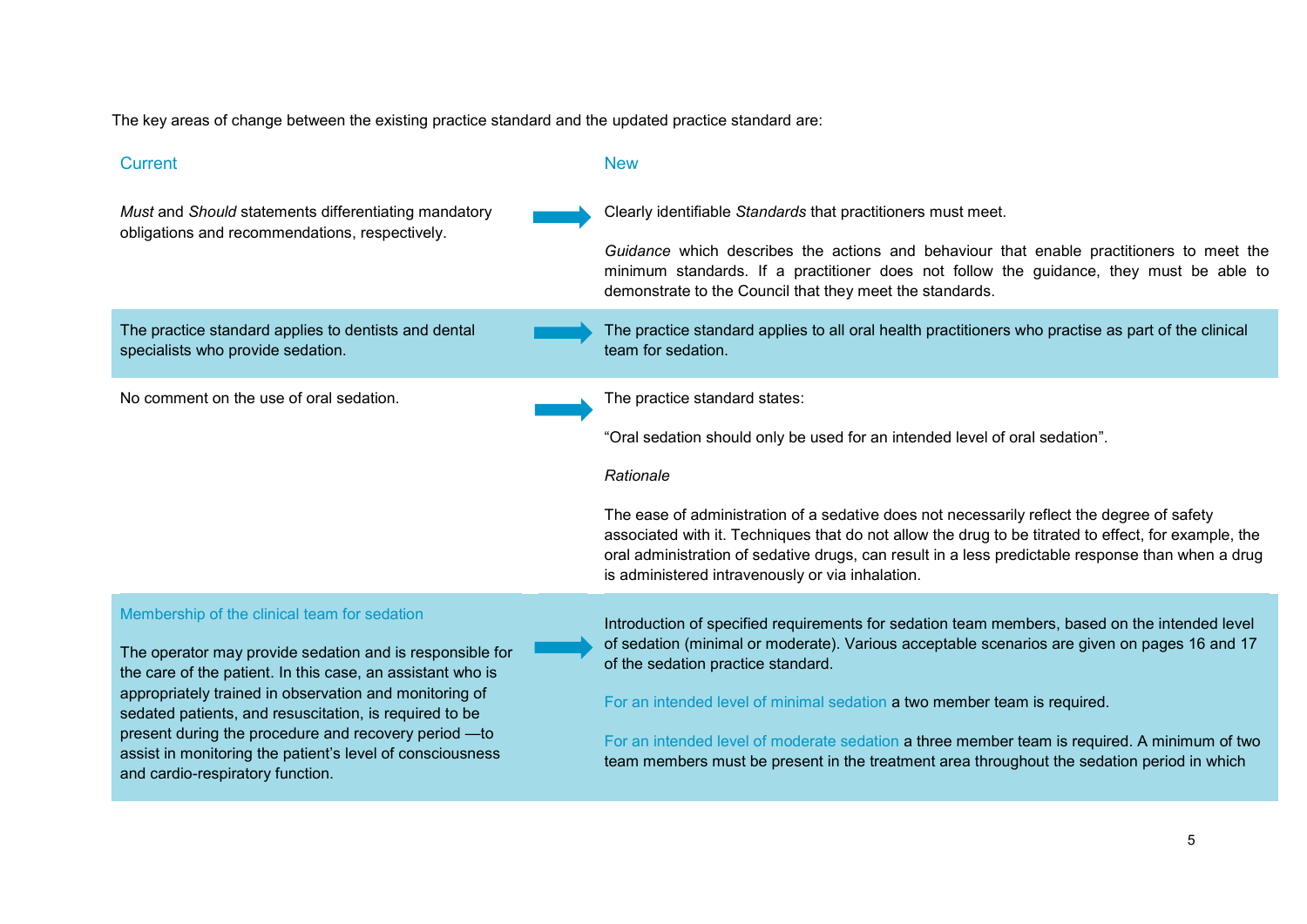the dental treatment is performed. A third team member must be immediately available to assist, when required.

In the case where the operator administers the sedation, the second team member's role is to primarily monitor the patient throughout the dental treatment—they may assist in the dental treatment. They must, at minimum, have received education and training in monitoring of sedated patients<sup>1</sup> and may be a non-registered team member, for example, a chairside assistant.

There are no specified educational requirements or capabilities for the  $3<sup>rd</sup>$  team member.

#### *Rationale for obligation*

A risk-proportionate approach was taken in developing the standards for the membership of the clinical team for sedation. The standards acknowledge that sedation is a continuum, and an inherent risk exists for patients to go into a deeper level of sedation than intended. However by ensuring that the clinical team members are appropriately trained, and sufficient in number, risks may be minimised; and patient safety protected.

The Council acknowledges the potential risk of limiting patient access to care. It believes the obligations demonstrate a balanced, risk-proportionate approach, requiring the third team member to be immediately available to provide additional assistance, as necessary, but not necessarily permanently in the room throughout the sedation period—for an intended level of moderate sedation.

 $\overline{\phantom{a}}$ 

<sup>&</sup>lt;sup>1</sup> Defined in Part III of the practice standard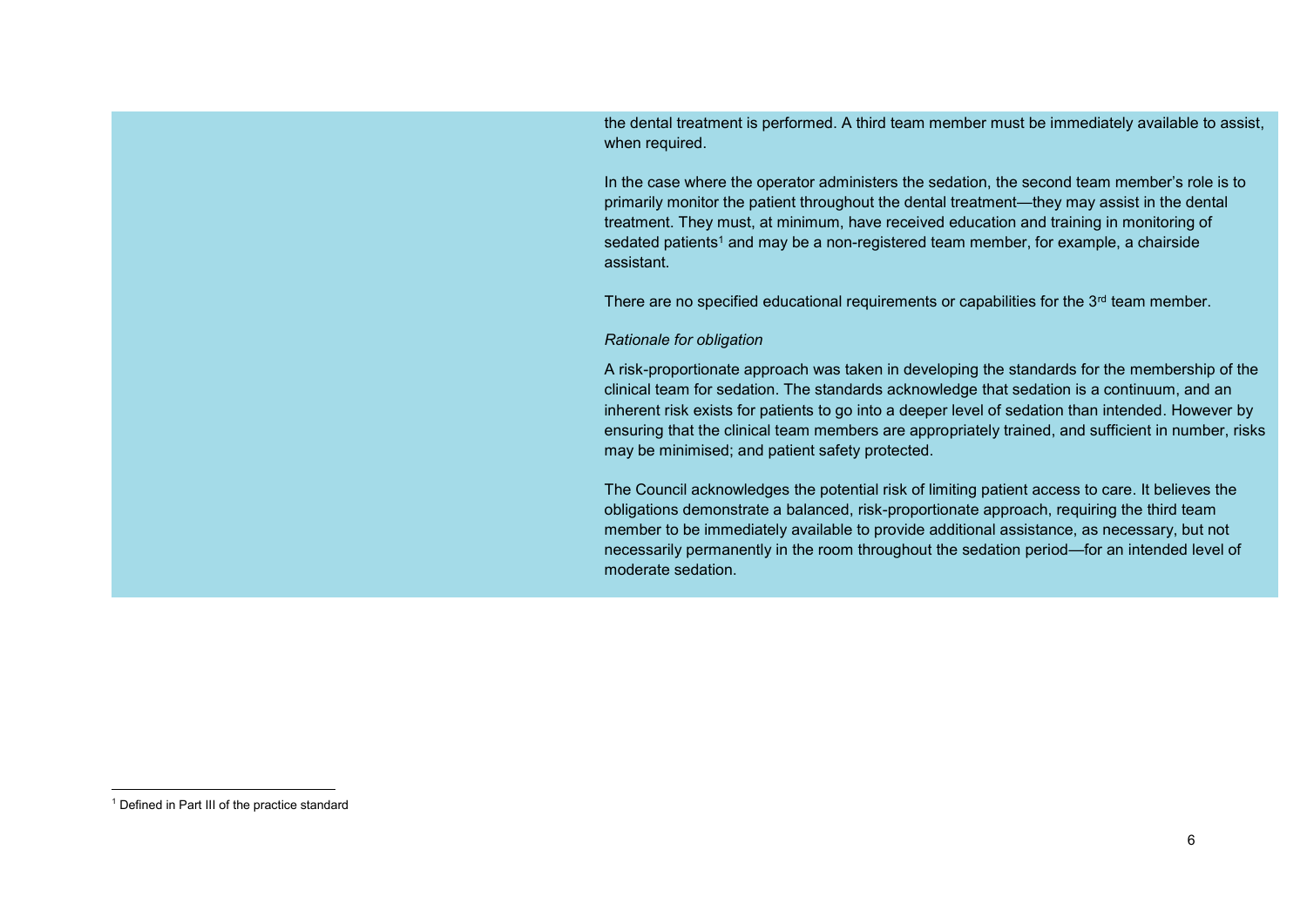#### Education and training requirements

The clinician administering sedation must be:

- A dentist who has successfully completed relevant training leading to at least the equivalent of the New Zealand Society for Sedation in Dentistry's Conscious Sedation Course
- A specialist anaesthetist.

The undergraduate qualification (BDS Otago) is considered sufficient training for dentists to administer oral sedation and nitrous oxide sedation subject to the dentist maintaining competence and continuing professional development in these areas.

**Until 1 October 2019**, the current education and training requirements, as stated in the conscious sedation practice standard, apply.

#### **From 1 October 2019**:

To provide sedation, a practitioner must complete a formal education and training programme that enables them to meet the competencies for providing sedation, as described in Appendix B of the practice standard, and maintain competence.

To monitor-only sedated patients, a practitioner must complete formal education and training that enables them to meet the competencies to monitor-only sedated patients, as described in Appendix C of the practice standard, and maintain competence.

*Proviso*: If a practitioner has attained the core competencies for providing sedation before 1 October 2019 through a combination of training, experience and continuing education, and has maintained competence, they do not need to complete a formal education and training programme to continue providing sedation.

The University of Otago Bachelor of Dental Surgery qualification is considered sufficient education and training to provide and monitor nitrous oxide/oxygen and oral sedation for patients over 6 years of age, subject to the practitioner maintaining competence in these areas. Additional training is required to provide IV sedation, and sedation for patients 6 years of age and younger.

When competence is not maintained formal education and training is to be completed before providing sedation; or monitoring-only.

When a non-registered team member is responsible for monitoring the sedated patient, the dentist or dental specialist in the sedation team is responsible for ensuring the non-registered team member has received formal education and training to monitor sedated patients.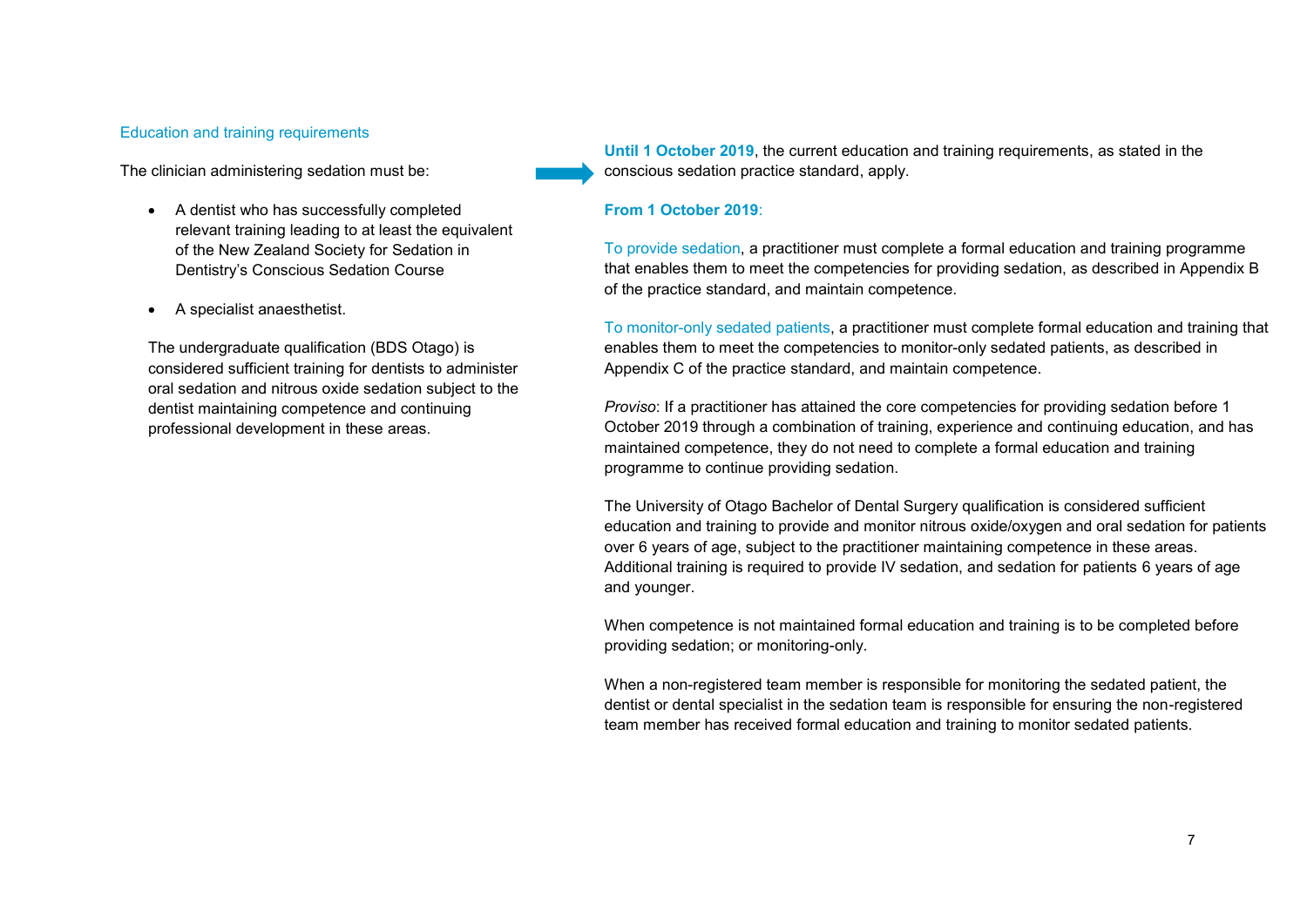Formal education and training is defined in the practice standard as:

"…a documented learning programme with specified aims and learning outcomes that enables the attainment of the Council defined core competencies for providing sedation and monitoring, and assesses achievement of these".

Core competencies for providing sedation and to monitor-only sedated patients are provided in Appendices B and C of the practice standard, respectively.

#### *Rationale for obligations*

The standards in this area reflect the principle that for safe and effective sedation practice it is essential that practitioners complete formal education and training to gain the necessary knowledge and skills to safely and competently provide sedation; and maintain competence.

The requirement for formal education and training, additional to the Bachelor of Dental Surgery (BDS) qualification, to provide sedation for children 6 years and younger is based on advice received from the University of Otago BDS programme, and the acknowledgement of the particular skills necessary for administering sedation to young children; and the particular risks.

The requirement for formal education and training to monitor-only sedated patients acknowledges the importance of appropriate monitoring in the prevention and early identification of sedation-related complications.

#### From 1 October 2019:

Use of capnography is according to the clinical status of the patient

**Capnography** 

For all techniques and drugs administered for an intended level of moderate sedation, excluding nitrous oxide/oxygen, capnography must be used to measure the concentration of exhaled carbon dioxide, in order to assess physiologic status or determine the adequacy of ventilation during sedation.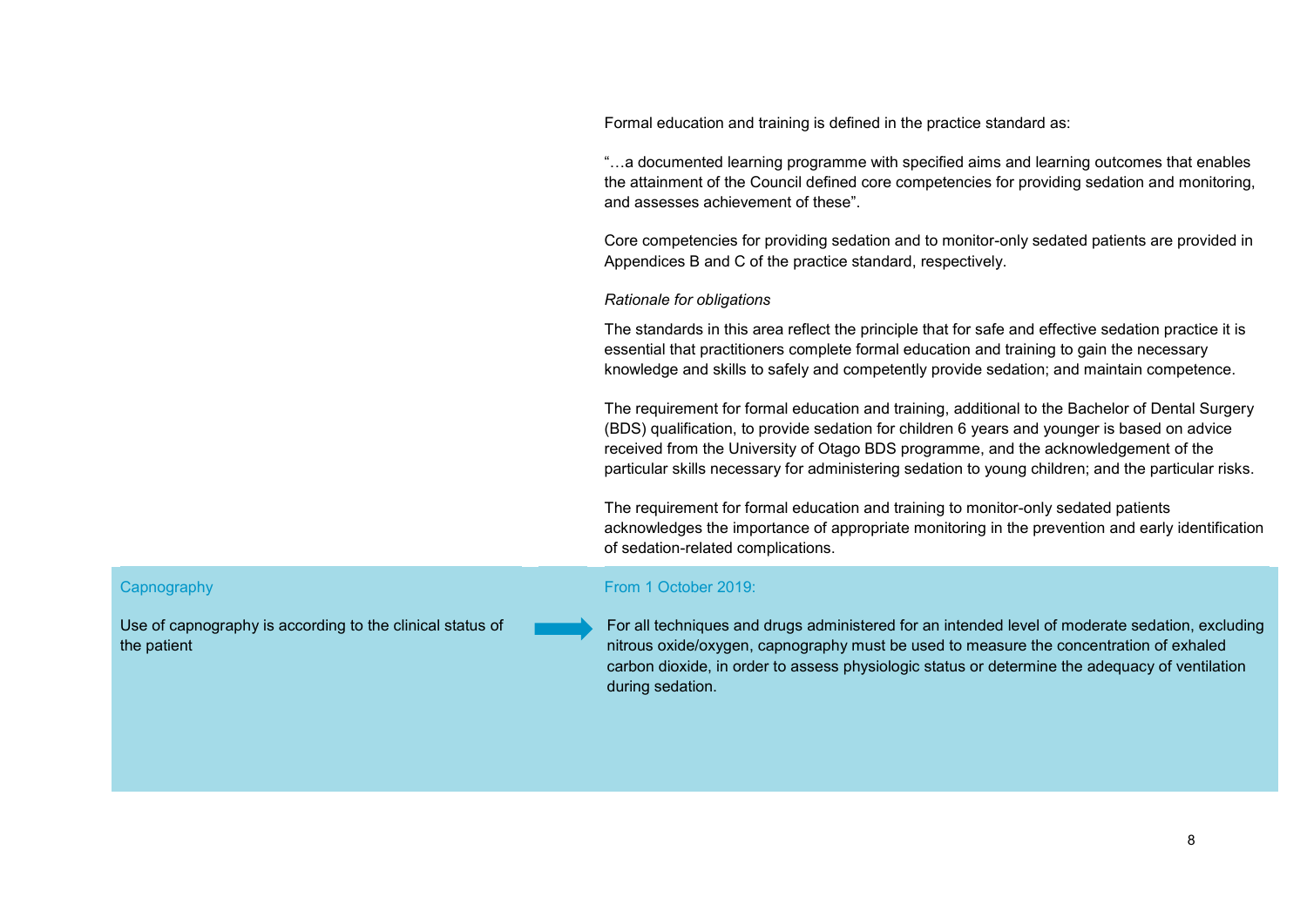#### *Rationale for obligation*

Although there is limited research into the use of capnography for monitoring of sedated dental patients specifically, the Council acknowledges the support for the use of capnography from within the sedation community, both locally and internationally, and the research related to its use in other health disciplines.

As a result of the strong support in the submissions for the mandatory use of capnography for monitoring of sedated patients, the Council re-considered its original position.

Taking a risk-proportionate approach—and being aware there are existing requirements for patient monitoring, and financial implications for practitioners with the introduction of this requirement—the use of capnography is required for an intended level of moderate sedation, from 1 October 2019 onwards.

#### Resuscitation training requirements

Resuscitation training requirements for practitioners, including those providing sedation, are provided in the Council's *Medical emergencies in dental practice* practice standard

The required level of resuscitation training for practitioners providing sedation, as specified in the Council's *Medical emergencies in dental practice* practice standard*,* continue to apply.

That is, practitioners providing sedation must complete New Zealand Resuscitation Council (NZRC) CORE advanced resuscitation training every two years.

### From 1 October 2019 onwards:

The resuscitation training for practitioners providing sedation must include scenario training relevant to the management of sedation-related complications.

#### *Rationale for obligation*

The Council maintains the view that a dental practitioner who offers sedation must have a heightened skill level in the emergency management of the sedated patient, and that NZRC CORE advanced is the appropriate level of resuscitation training for dental practitioners providing sedation.